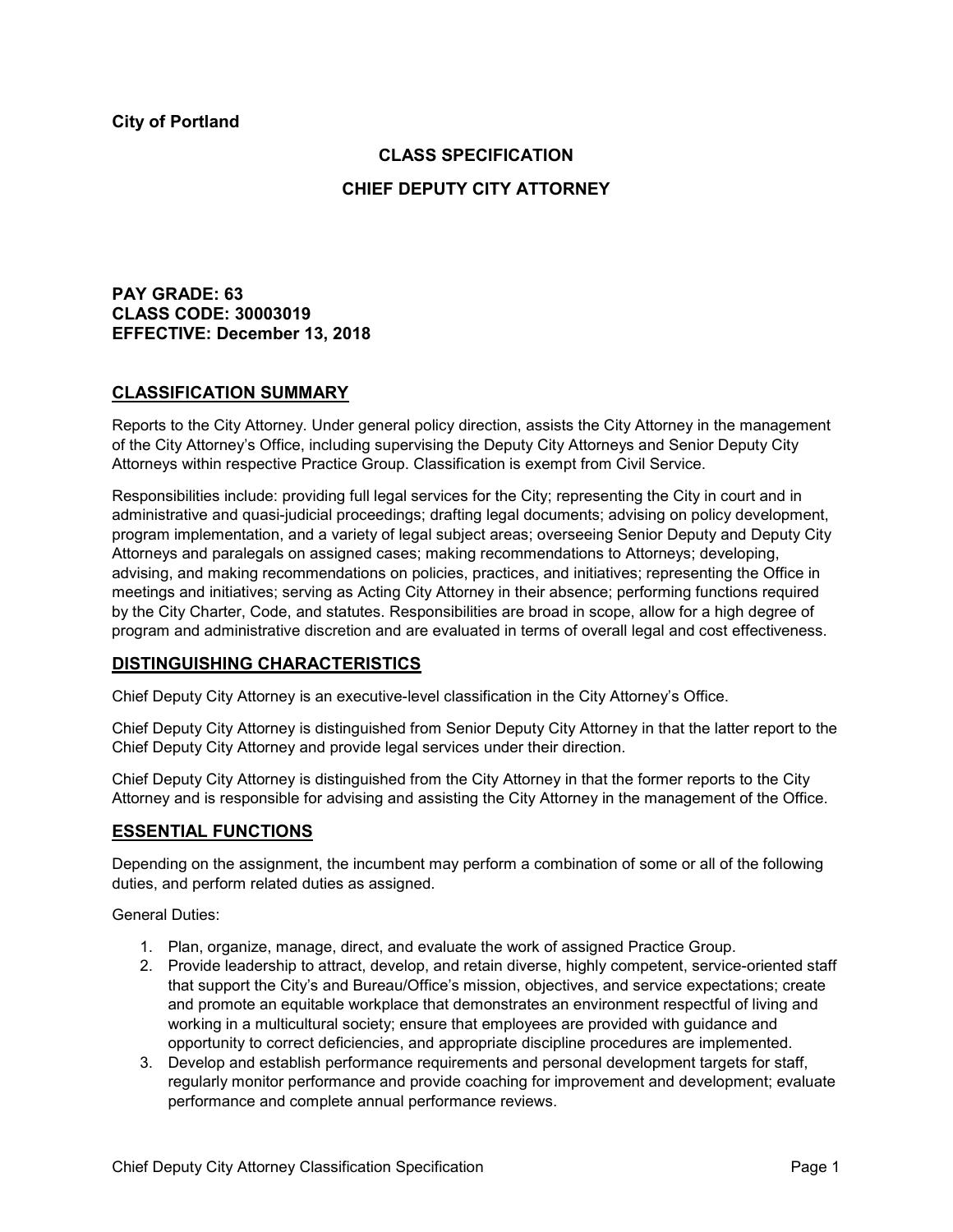- 4. Provide legal advice and make recommendations to City Council and staff regarding legal and other risks associated with municipal government; keep current on legal developments nationwide; provide Bureaus/Offices with updates and provide recommendations.
- 5. Oversee the research, investigation, and analysis of case facts to determine legal and factual allegations, circumstances, proper parties, legal basis of claims, and to formulate strategy and tactics.
- 6. Supervise, oversee, and provide legal opinions, advice, and advocacy, verbally and in writing, in support of the City's policy goals; respond to requests from City officials for legal opinions.
- 7. Provide legal representation to the City's elected officials, employees, Bureaus/Offices, boards, and commissions on a range of legal areas; manage the legal representation provided by attorneys in Practice Group; appear in court and before judicial, quasi-judicial, administrative, legislative, committee, and public media forums; prepare for, attend, and advocate for City in legal proceedings and settlement conferences/mediations; perform post-trial procedures; determine grounds for, advise on, and oversee appeals proceedings; and advise appropriate City representatives of outcomes and impacts.
- 8. Oversee, advise on, negotiate, and approve contractual obligations between the City and private businesses, individuals, and other governments; oversee and negotiate on the City's behalf with third parties to resolve issues in contractual, regulatory, or other relationships; review documents for legal sufficiency to ensure City's actions are legally binding, in proper form, and prevent exposure to liability.
- 9. Oversee, advise on, and approve the development of proposed legislative actions, ballot measures and titles, settlements, deeds, and other instruments in property disposal, and bonds issued by the City.
- 10. Ensure City officials and Bureau/Office staff comply with legal and ethical requirements, and reduce legal and ethical risks to the City; educate and train City officials, Bureaus/Offices, and City employees in ethics, legal duties, and constraints on areas of responsibility, mismanagement, conflicts of interest, and prevention and minimization of legal issues.
- 11. Determine need for outside expert opinion or assistance and secure contracts for services; review and approve outside counsel and expert contracts and billings.
- 12. Promote the City's policies, goals, and achievements; explain, protect, and defend City's actions, interests, and programs.
- 13. Represent the Office in professional and public settings, including the Oregon State Bar, lectures, public presentations, and professional organizations and activities; participate in programs that increase awareness for municipal law opportunities with law schools, universities, colleges, high schools, and civic associations.

# **SUPERVISION RECEIVED AND EXERCISED**

The work of this classification is performed under general policy direction by the City Attorney.

Directly supervises a minimum of four (4) employees.

# **KNOWLEDGE/SKILLS/ABILITIES REQUIRED**

- 1. Advanced knowledge of principles of leadership, supervision, training, and performance evaluation.
- 2. Knowledge of federal, state, and municipal statutes, regulations, and ordinances, and the ability to analyze, interpret, explain, and apply them.
- 3. Knowledge of contracts, torts, real property, constitutional law, federal jurisdiction, appellate jurisdiction and practice, civil rights, civil procedure, and statutes relating to municipalities and governmental tort liability.
- 4. Knowledge of rules of evidence procedure for trial and appellate courts.